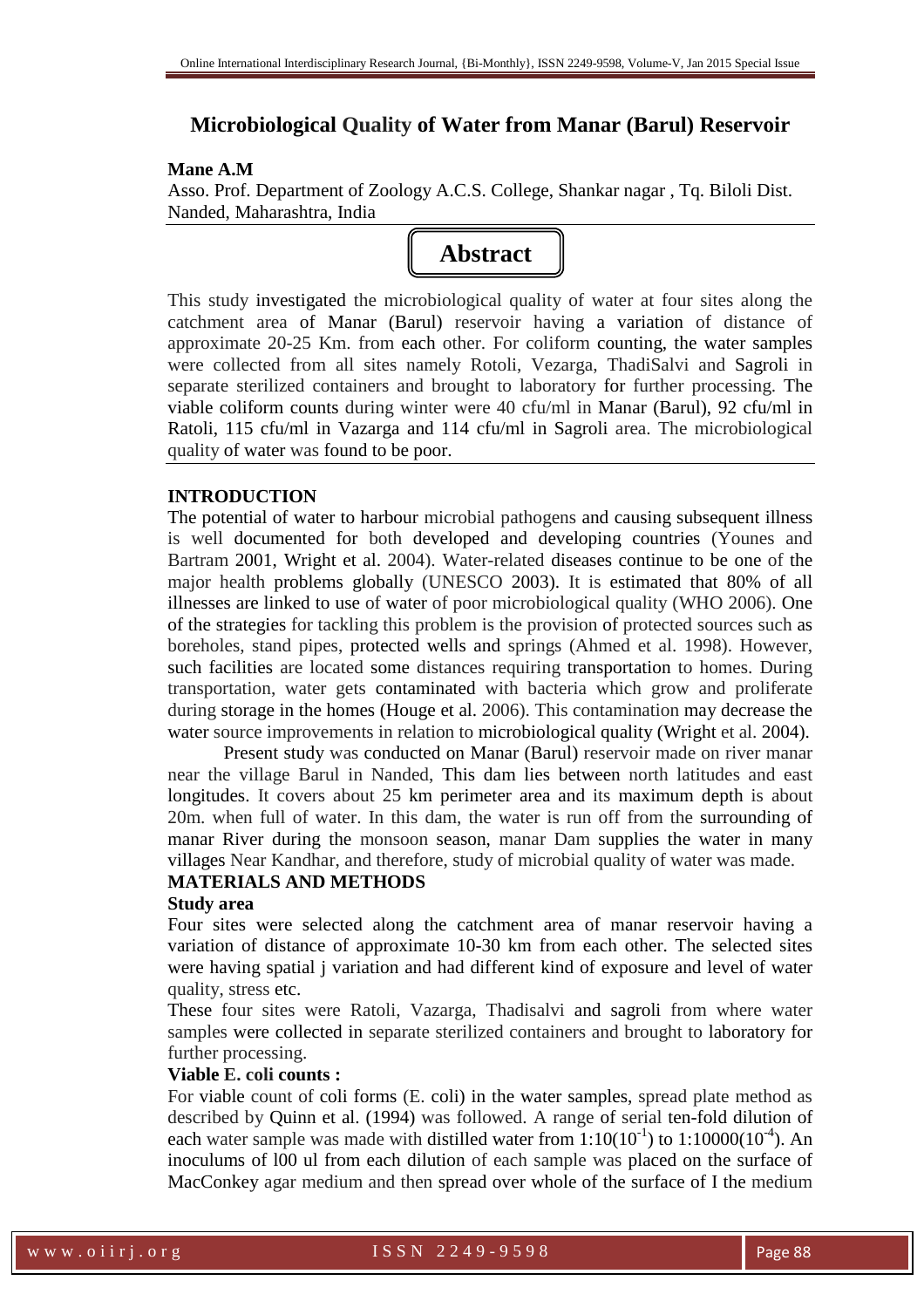evenly with sterilized glass rod bent in an L- shape. Two plates of each dilution was inoculated in this manner and incubated at 37°C for 48 hours.

After incubation the colonies were counted in colony counter and the dilutions yielding 30 to 300 colonies were read. The average of two plates with the selected dilution was taken as final colony counts.

# **Identification of E colt on MacConkey and EMB agar media**

A colony from medium used for viable colony counts was taken and streaked on above two culture media for confirmation of E. coli. After streaking, the plates were incubated for 48 hours at 37°C in the incubator (Dubey and Maheshwari 2010)

#### **RESULTS AND DISCUSSION**

Viable coliform counts are presented according to the four sites during extreme cold ambience.

#### **1. Water sample from Rotoli :**

Mean counts of colony at  $10^{-2}$  dilution: 40 The number of bacteria/100 ul of original (undiluted) sample =  $40x10^2$ 

The number of bacteria/ ml of original (undiluted) sample =  $40x10^2x10=4.0x10^4$ 

#### **2. Water sample from Vazarga :**

Mean counts of colony at  $10^{-2}$  dilution: 92

The number of bacteria /100 ul of original (undiluted) sample =  $92 \times 10^2$ 

The number of bacteria / ml of original (undiluted) sample=  $92 \times 10^2 \times 10 = 9.2 \times 10^4$ 

# **3. Water sample from Thadisalvi :**

Mean counts of colony at  $10^{-2}$  dilution : 115

The number of bacteria /100ul of original (undiluted) sample =  $115x10^2$ 

The number of bacteria / ml of original (undiluted) sample = 
$$
115 \times 10^2 \times 10 = 1.15 \times 10^5
$$

# **4. Water sample from Sagroli :**

Mean counts of colony at  $10^{-2}$  dilution: 114

The number of bacteria /100 ul of original (undiluted) sample =  $114x10^2$ 

The number of bacteria/ ml of original (undiluted) sample= $114 \times 10^2 \times 10 = 1.14 \times 10^4$ 

# **Identification of E. coli :**

# **A. Growth on MacConkey agar:**

The colonies developed on MacConkey agar were bright pink indicating acid production as a result of fermentation of lactose in the presence of neutral red indicator.

## **B. Growth on EMB agar:**

The colonies on EMB agar gave a distinctive metallic sheen confirming it to be colonies of E. coli.

## **CONCLUSION**

The presence of fecal coliform bacteria, the most common being Escherichia coli, in aquatic environments indicated that the water has been contaminated with the fecal material of man or other animals. The presence of fecal contamination is an indicator that a potential health risk exists for individuals exposed to this water. Fecal coliform bacteria may occur in ambient water as a result of the overflow of domestic sewage or nonpoint sources of human and animal waste. The presence of E. coli in water samples is taken as evidence of faecal pollution (Quinn et al. 1994). These variations in bacterial counts among the different reservoirs may be attributed to the general management practices for maintenance of service reservoirs and the possibility of enroute contamination. The faecal contamination associated with failures in cleaning and technical management stress the importance of instructions for waterworks personnel to perform maintenance work properly (Pitkanen et al. 2008).